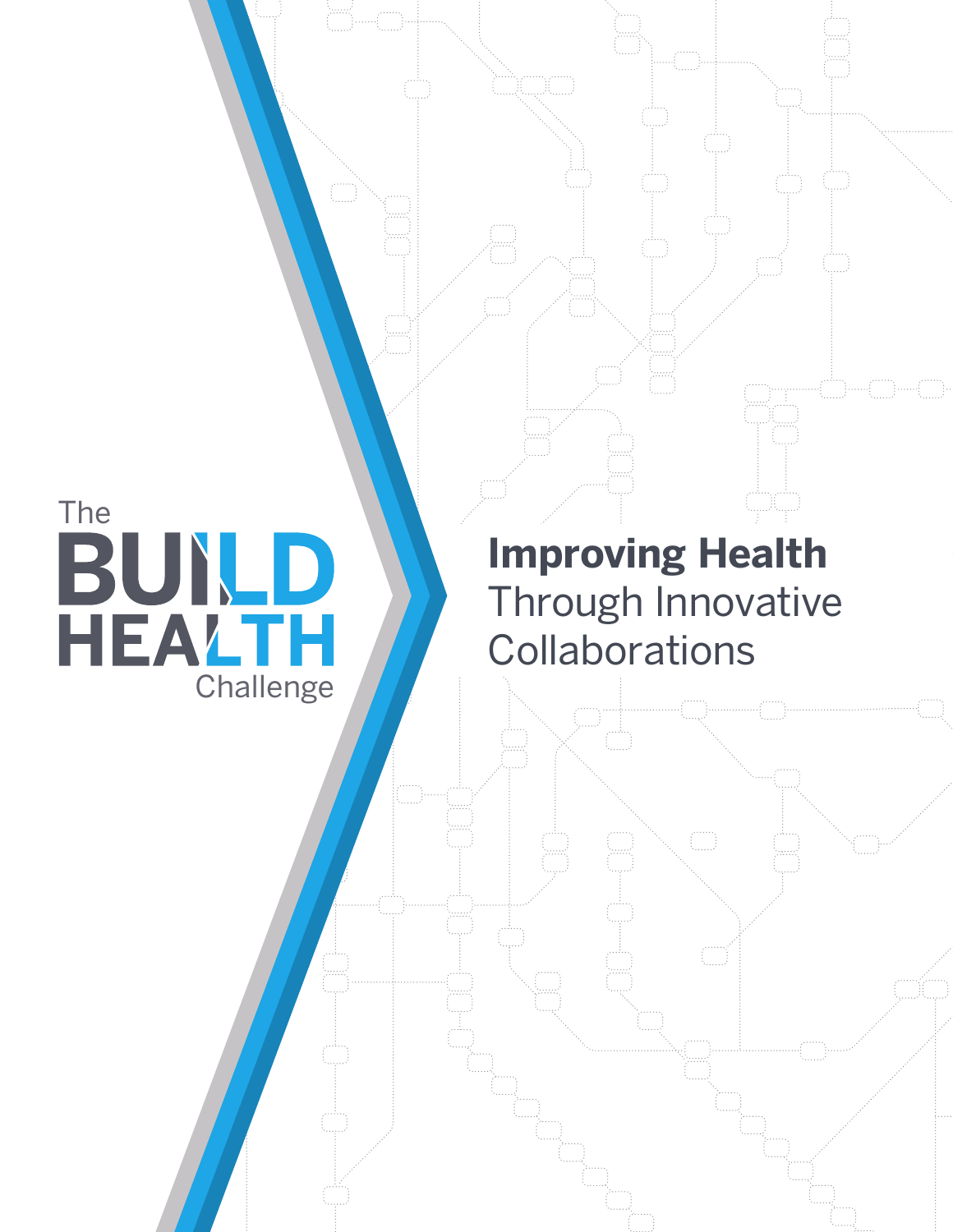## A Call for **Collaboration**

In the United States, more than 95 percent of health care spending is attributable to direct medical services; however, medical care accounts for only a fraction of our nation's health and well-being. A far greater share, as much as 70 percent, can be attributed to the interplay and influence of our social, physical, and economic environments. These upstream factors—often referred to as the social determinants of health—include influences as diverse as early childhood development, employment opportunities, food availability, air and water quality, transportation, educational attainment, public safety, housing and a myriad of others. No one organization in a community can address these alone.

Too often, efforts to improve community health are conducted in silos, seeking to address big picture problems with narrowly focused interventions. In 2015, the **BUILD Health Challenge** committed to supporting communities to change this, by investing in bold, locally-driven community partnerships that leveraged integrated data to create institutional change, promote health equity, and reduce downstream health care costs. For the communities that received funding and technical assistance, it required a fundamental reorientation of how local leaders in health care, public health, and community worked together to improve health and wellness. For most, it required re-imagining their roles in community health, sharing their data and resources, and partnering in new and creative ways. The challenges—logistical, financial, and strategic—were real, but offered opportunities to catalyze systematic change that is set to last well into the future.

True health transformation requires a broad network of national, state, and local support throughout the country. To that end, the BUILD Health Challenge is pleased to have new grantmaking organizations partnering in this effort, lending valuable regional and issue-specific expertise that is allowing this initiative to broaden its reach and impact into new communities nationwide. Joining Advisory Board, the de Beaumont Foundation, the Colorado Health Foundation, The Kresge Foundation, and the Robert Wood Johnson Foundation in support for the BUILD Health Challenge are the Blue Cross and Blue Shield of North Carolina Foundation, Episcopal Health Foundation, Mid-Iowa Health Foundation, New Jersey Health Initiatives and Telligen Community Initiative. This collaboration blends national perspective with regional expertise, and aims to inspire similar teamwork among organizations at the local level that will help to uncover tomorrow's best practices for community health.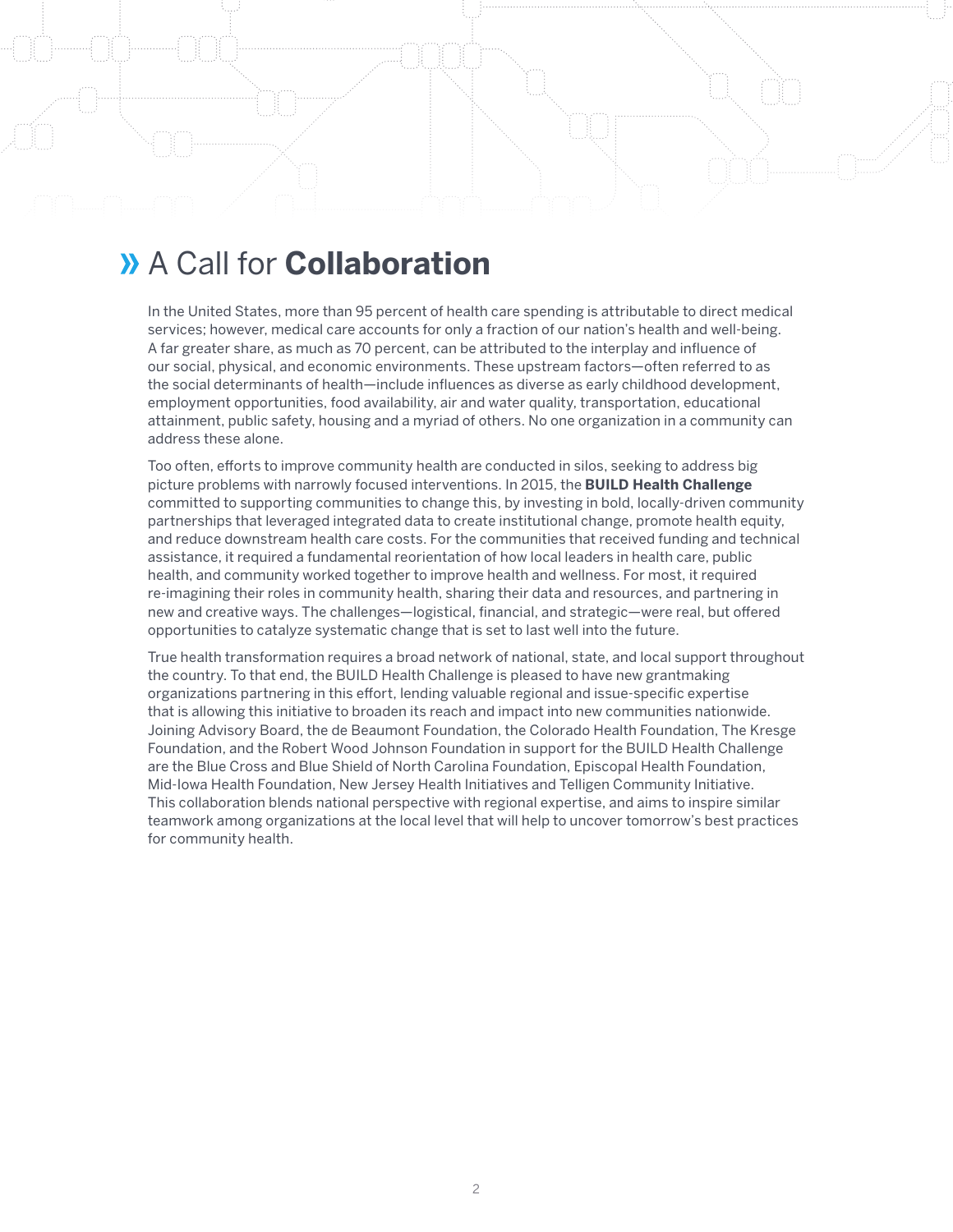# About the **Awards**

The BUILD Health Challenge awards are designed to support the advancement of community collaborations that are ready to put their bold, upstream, integrated, local, data-driven plans into action. Organizations jointly applying for a BUILD Health Challenge award should have a strong track record of working together and have developed their joint priorities and implementation plans with strong levels of community engagement and leadership. The BUILD Health Challenge awards are most appropriate for collaborations that have already developed a well-defined action plan with clear roles, strategies, and goals, and where an infusion of philanthropic support could accelerate their work.



#### **Sample activities covered could include, but are not limited to:**

- **»** Advancing local policy solutions that will create better opportunities for health
- Expanding the range of committed partners to bring complementary sets of expertise, resources, and capacities to the table
- Supporting staff to manage the initiative, organize the community, and keep all partners on track (sometimes referred to as the "backbone organization" or "quarterback")
- Developing robust data-sharing agreements to inform intervention strategies and track results for continuous improvement
- Engaging community members to inform strategy and guide activities
- **»** Strategic communications
- **»** Program evaluation

To be eligible for a BUILD Health Challenge award, the participating hospital(s) or health system(s) must demonstrate a 1:1 match met through direct cash support or a combination of cash and in-kind support. Innovative and transformative approaches to leveraging hospital community benefit investments in meeting the match requirement will strengthen the applicants' competitiveness. Matching commitments do not need to be in place by the Feb. 21 deadline for Round 1 proposals, but should be articulated by the time Round 2 proposals are due in May. More information about the hospital match is included in the FAQ section of buildhealthchallenge.org.

<sup>1</sup> Dallas, Polk, and Warren counties

<sup>&</sup>lt;sup>2</sup> Anderson, Angelina, Austin, Bastrop, Bell, Brazoria, Brazos, Burleson, Burnet, Chambers, Cherokee, Colorado, Coryell, Falls, Fayette, Fort Bend, Freestone, Galveston, Gregg, Grimes, Hardin, Harris, Harrison, Houston, Jasper, Jefferson, Lampasas, Lee, Leon, Liberty, Limestone, Madison, Marion, Matagorda, McLennan, Milam, Montgomery, Nacogdoches, Newton, Orange, Panola, Polk, Robertson, Rusk, Sabine, San Augustine, San Jacinto, Shelby, Smith, Travis, Trinity, Tyler, Walker, Waller, Washington, Wharton, and Williamson Counties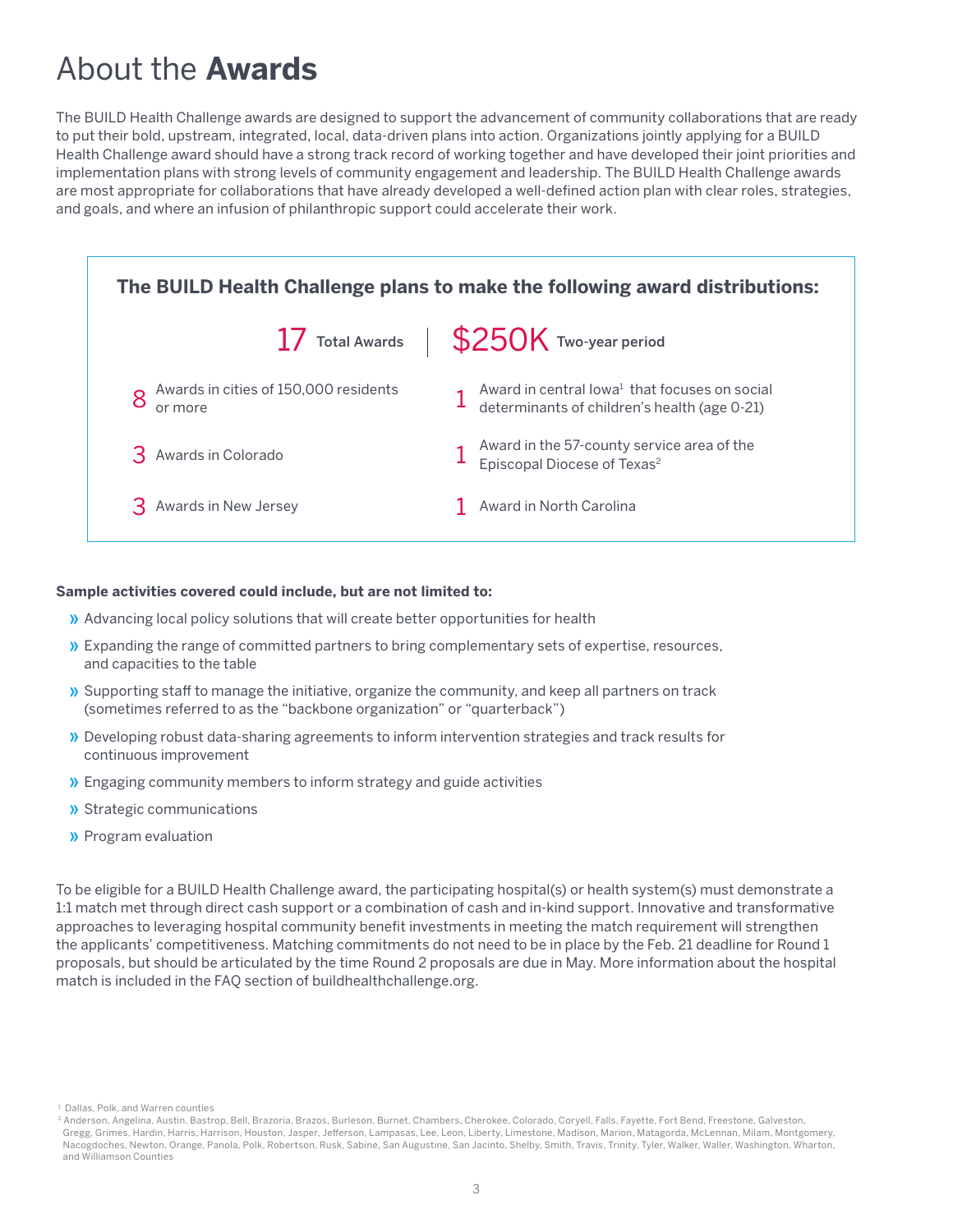# Join **the BUILD Health Challenge**

The BUILD Health Challenge will support at least 17 communities in leveraging hospital-community-public health partnerships to address upstream problems, reduce downstream health care costs, and promote health equity. **B**old, **U**pstream, **I**ntegrated, **L**ocal, and **D**ata-driven strategies are cornerstones of the approach. In addition to funding, awardees will gain access to a robust array of coaching and support services, as well as a network of peer communities engaged in similar work that are sharing successes, learnings, and challenges along the way.

### **Who is eligible?**

#### **To be eligible for a BUILD Health Challenge award, the lead applicant must meet the following criteria:**

- $\lambda$  Be a 501 (c)(3) nonprofit community organization;
- Assemble a partnership including (at minimum) a hospital or health system, a local health department, and a nonprofit community organization or coalition of organizations;
	- *The participating hospital(s) or health system(s) must demonstrate a 1:1 match met through direct cash support or a combination of cash and in-kind support. For more information about the match, refer to the About the Awards section or visit the FAQs posted on buildhealthchallenge.org.*
- $\lambda$  Focus activity within a delineated zip code(s), census tract(s), or neighborhood(s) experiencing significant health disparities within a city of 150,000 residents or more\*;
	- *\*Applicants from Colorado, New Jersey, North Carolina, areas of central Iowa, and 57 counties in Texas are exempt from this population requirement. For a comprehensive list of eligible counties from Iowa and Texas, refer to the About the Awards section on page 3.*
- **B** Be willing to participate in learning/evaluation activities and convenings, openly sharing challenges, results, and outcomes.

### **Is your partnership BUILD-ready?**

Applications that clearly address the principles of the BUILD Health Challenge will be considered most competitive.

#### **Does your partnership:**

| <b>BOLD</b>        | Aspire toward a fundamental shift beyond short-term programmatic work to longer-term influences over<br>policy, regulation, and systems-level change?                                                |
|--------------------|------------------------------------------------------------------------------------------------------------------------------------------------------------------------------------------------------|
| <b>UPSTREAM</b>    | Focus on the social, environmental, and economic factors that have the greatest influence on the health of<br>your community, rather than on access or care delivery?                                |
| <b>INTEGRATED</b>  | Align the practices and perspectives of communities, health systems, and public health under a shared vision,<br>establishing new roles while continuing to draw upon the strengths of each partner? |
| <b>LOCAL</b>       | Engage neighborhood residents and community leaders as key voices and thought leaders throughout all<br>stages of planning and implementation?                                                       |
| <b>DATA-DRIVEN</b> | Use data from both clinical and community sources as a tool to identify key needs, measure meaningful<br>change, and facilitate transparency among stakeholders to generate actionable insights?     |

Taken together, do you believe the shifts your partnership is proposing can bring about improvements in communitylevel health outcomes? If you've answered yes to all of the above, **you're ready to take the BUILD Health Challenge!**

> For a comprehensive list of FAQs, visit buildhealthchallenge.org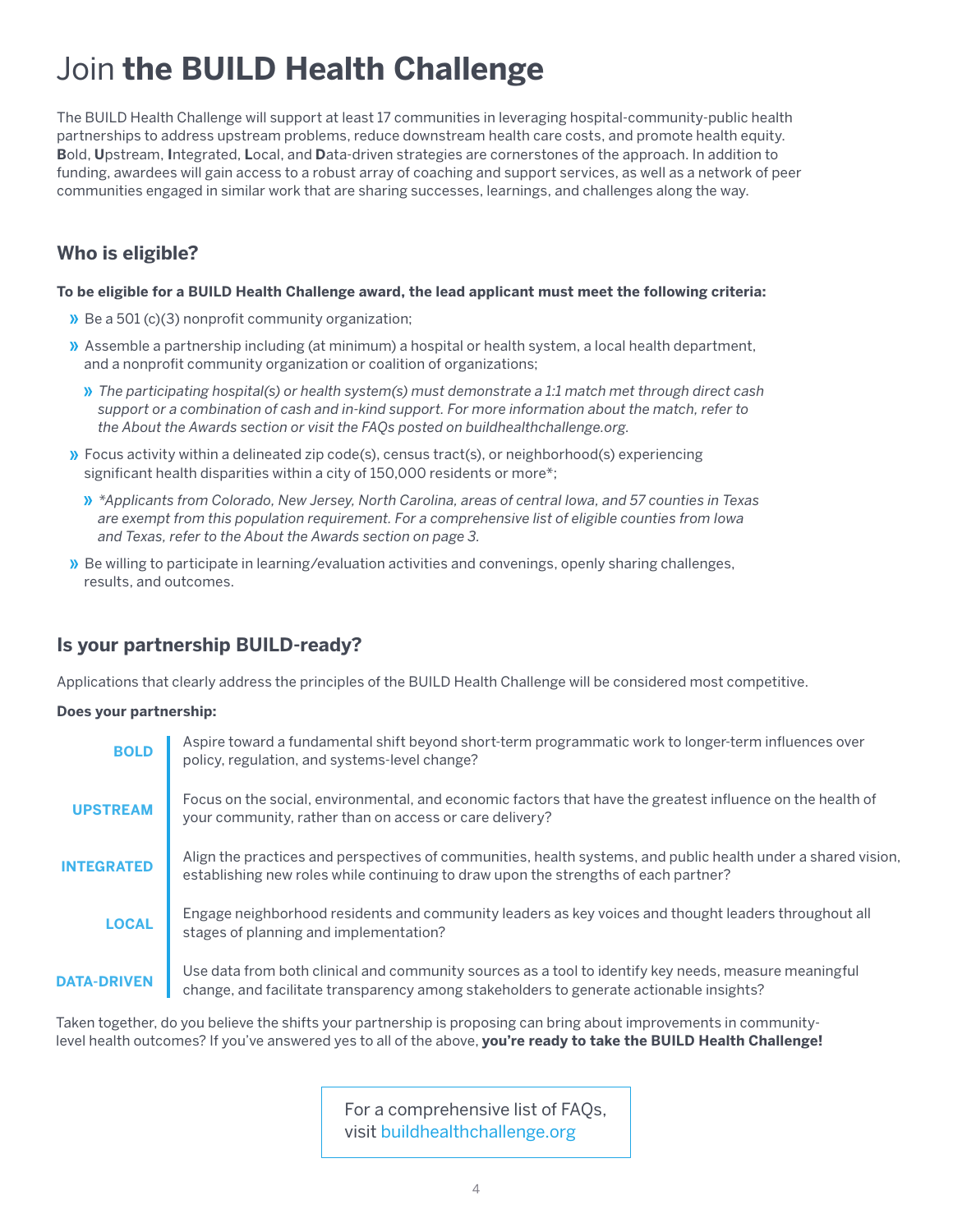# How Do I **Apply?**

The application portal will open on Jan. 10, 2017. All applications must be submitted via the BUILD Health Challenge portal at buildhealthchallenge.org no later than 5 p.m. ET on Tuesday, Feb. 21, 2017.

#### **ROUND 1 APPLICATION QUESTIONS**

#### **Proposal Overview**

1

In 100 words or less, describe the work you are proposing to carry out with the support of BUILD Health Challenge funding.

*Responses to the questions below are limited to 4,000 characters or less (with spaces).*

#### **Community Profile**  2

Describe the community or neighborhood at the focal point of your implementation plan, as well as the specific health disparities or inequities being addressed by this proposal. What methods or data were used to identify these priorities? Include relevant demographic and health disparity data, as well as community data, highlighting the specific social determinant(s) of health that contribute to this issue.

#### **Partnership Profile** 3

Describe the organizations that are partnering to address this challenge, as well as the history of collaboration between the partnering entities particularly on upstream factors that impact health. How are the complementary resources, expertise, and capacities of each organization being aligned to address the specific health priorities of focus in this community?

#### **Implementation Plan** 4

Provide a brief narrative description of the bold, upstream, integrated, local, data-driven strategies you are proposing. How will the BUILD Health Challenge opportunity enable you to implement these strategies? Why do you believe your proposed strategies will be effective?

#### **5** Impact

Describe the anticipated short-term and long-term impacts on your community, recognizing that the long-term impacts may be realized beyond the term of a two-year award period. What new learning may result from the implementation of this work that may be of value to other communities tackling similar challenges?

### **Additional Documents/Letters of Support Required**

Applicants that are invited to participate in Round 2 of the application process will be required to upload signed letters of support and commitment from the following key constituents:

- **»** Executive director of the lead nonprofit community-based organization (including a statement that affirms ability to be recipient of the funding)
- **»** CEO of the lead hospital or health system (including a statement that affirms commitment to match the \$250,000 award)
- Local health department official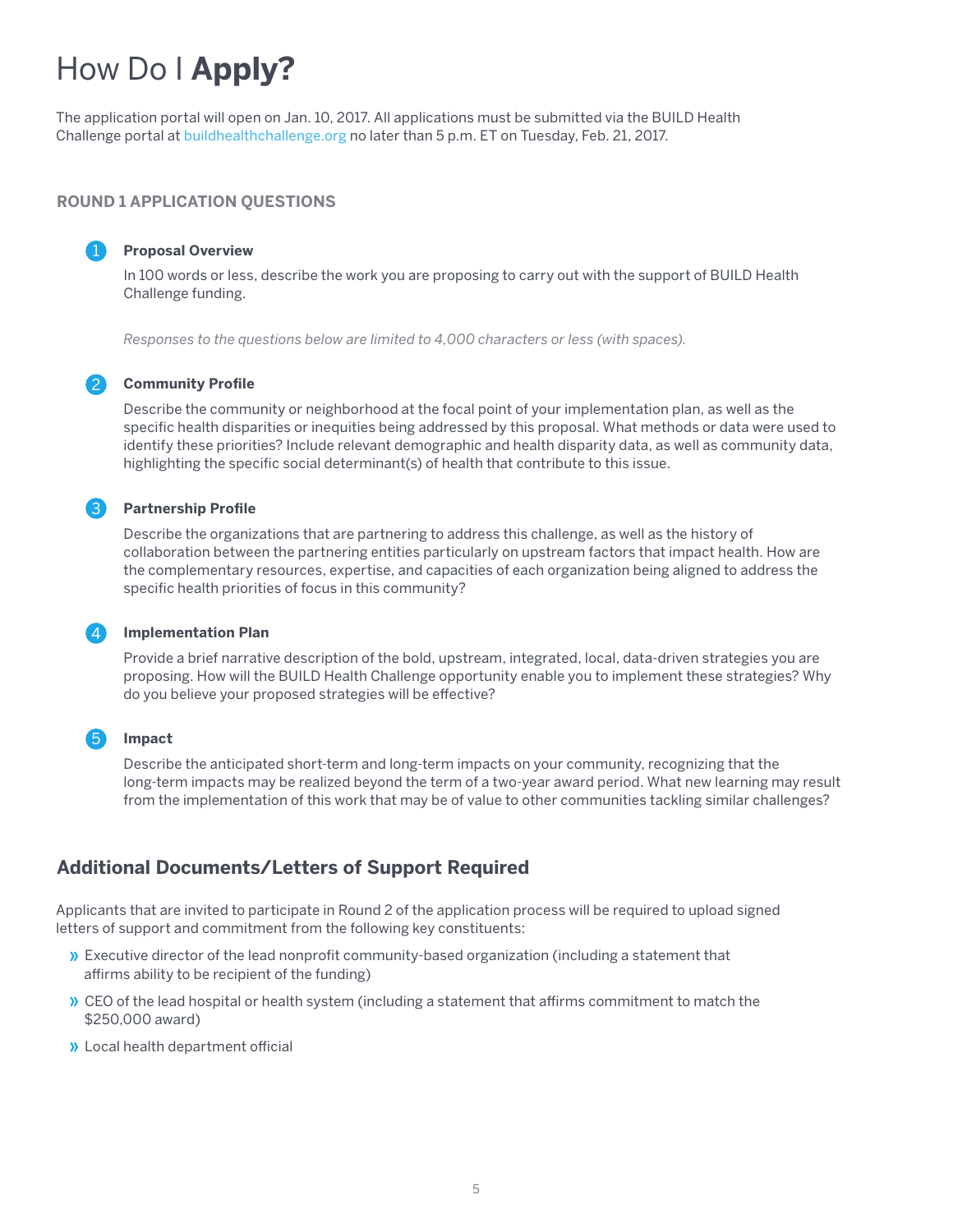### **Key Dates and Deadlines**

| <b>December 12, 2016</b><br>3 p.m. - 4 p.m. ET<br><b>December 15, 2016</b><br>1 p.m-2 p.m. ET<br><b>January 31, 2017</b><br>1p.m-2p.m. ET | Informational webinars for prospective applicants<br>(Visit buildhealthchallenge.org to register)                           |
|-------------------------------------------------------------------------------------------------------------------------------------------|-----------------------------------------------------------------------------------------------------------------------------|
| <b>January 10, 2017</b><br>9a.m. E T                                                                                                      | Application portal opens                                                                                                    |
| <b>February 21, 2017</b><br>5 p.m. E T                                                                                                    | Round 1 application due                                                                                                     |
| <b>April 4, 2017</b>                                                                                                                      | Invitations extended to select applicants for Round 2                                                                       |
| <b>April 18, 2017</b><br>2 p.m-3 p.m. ET                                                                                                  | Informational webinar for Round 2 applicants                                                                                |
| May 23, 2017<br>5 p.m. E T                                                                                                                | Round 2 application due                                                                                                     |
| <b>July 11, 2017</b>                                                                                                                      | Successful Round 2 applicants notified                                                                                      |
| September 12, 2017                                                                                                                        | Public announcement of awardees in Washington, DC and first<br>convening of sites with the coaching and supporting partners |

# FAQs

### **You've got questions? We have answers.**

Visit buildhealthchallenge.org for a comprehensive list of frequently asked questions.

### **Don't see your question listed?**

Submit it to info@buildhealthchallenge.org with the subject line FAQ and your question will be added to the FAQ list. While we welcome questions regarding the intent, design, or goals of the Challenge, please note that we will not be able to provide individual guidance on ideas for proposals.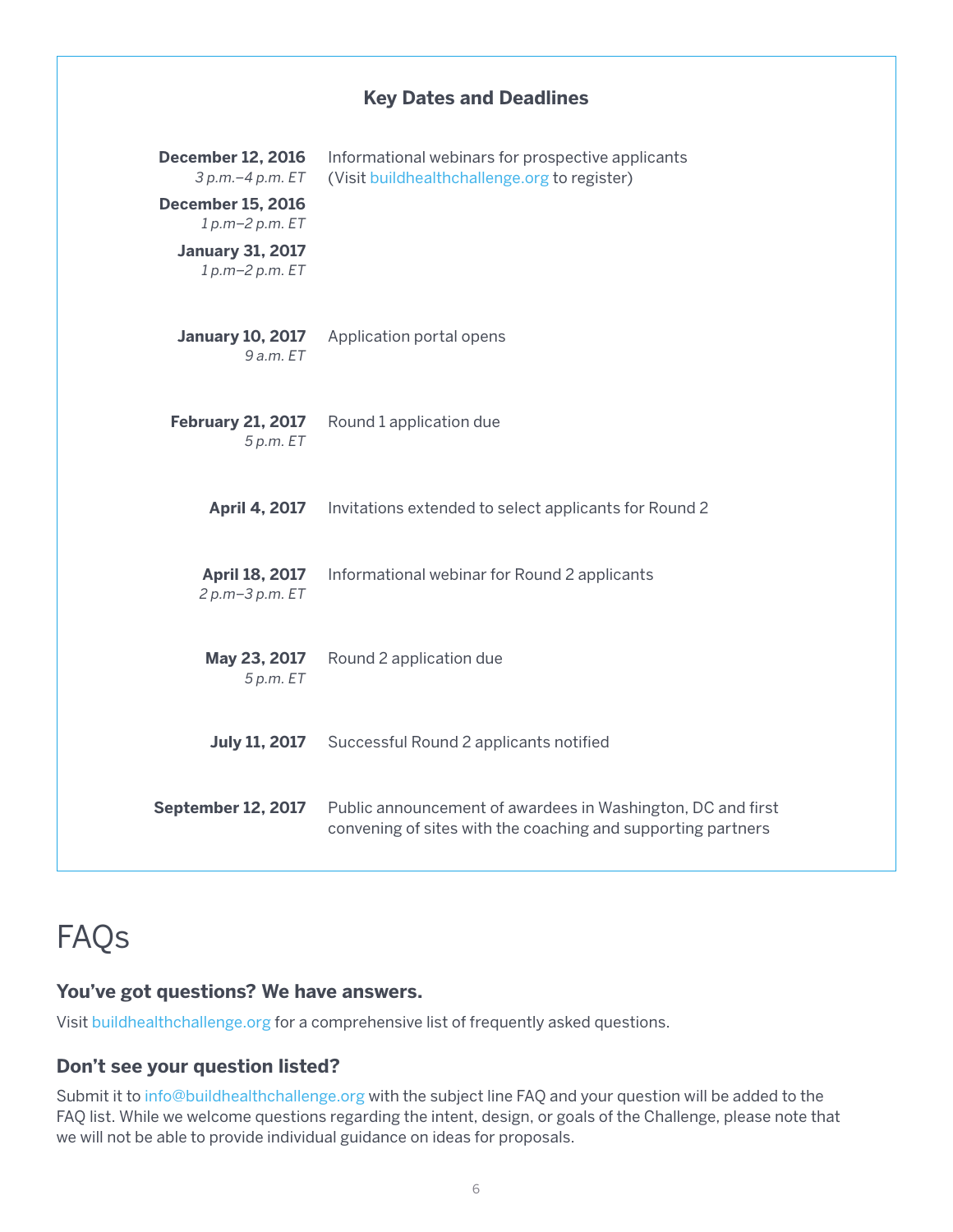# About the **Funders**



**BlueCross BlueShield Foundation** of North Carolina









**Advisory Board**, a division of The Advisory Board Company, is a best practices organization that uses a combination of research, technology, and consulting to improve the performance of more than 4,400 health care organizations. Headquartered in Washington, D.C., with offices worldwide, Advisory Board forges and finds the best new ideas and proven practices from its network of thousands of leaders, then customizes and hardwires them into every level of member organizations, creating enduring value.

The **Blue Cross and Blue Shield of North Carolina Foundation** is an independent, charitable foundation with the mission of improving the health and well-being of North Carolinians. Since its founding in 2000, BCBSNC Foundation has invested more than \$110 million in North Carolina communities through nearly 870 grants. BCBSNC Foundation grantmaking and special initiatives are focused in three key areas: improving health outcomes of populations served by safety net organizations through improved access to medical and dental care; increasing physical activity and access to healthy, local foods; and increasing the effectiveness of nonprofit organizations and their leaders. More information is available at www.bcbsncfoundation.org.

The **de Beaumont Foundation**'s mission is to transform public health in the United States by improving the effectiveness and capacity of local and state health departments. The de Beaumont Foundation believes that a strong public health system is essential. The Foundation works to transform the practice of public health through strategic and engaged grantmaking. Programs funded by the Foundation build the capacity and stature of the public health workforce, improve public health infrastructure, and advance the distribution and relevancy of information and data in the field. For more information, visit www.debeaumont.org.

The **Colorado Health Foundation** works to make Colorado the healthiest state in the nation by ensuring that all Colorado kids are fit and healthy and that all Coloradans achieve stable, affordable and adequate health coverage to improve their health with support from a network of primary health care and community services. To advance our mission, the Foundation engages the community through grantmaking, public policy and advocacy, private sector engagement, strategic communications, evaluation for learning and assessment and by operating primary care residency training programs. For more information, please visit www.ColoradoHealth.org.

The **Episcopal Health Foundation** (EHF) believes all Texans deserve to be healthy. EHF is committed to transform the health of our communities by going beyond just the doctor's office. By providing millions of dollars in grants, working with congregations and community partners, and providing important research, we're supporting solutions that address the underlying causes of poor health. EHF was established in 2013 and is based in Houston. With more than \$1.2 billion in estimated assets, the Foundation operates as a supporting organization of the Episcopal Diocese of Texas and works across 57 Texas counties. #HealthNotJustHealthcare

**The Kresge Foundation** is a \$3.6 billion private, national foundation that works to expand opportunities in America's cities through grantmaking and social investing in arts and culture, education, environment, health, human services, and community development in Detroit. In 2015, the Board of Trustees approved 371 grants totaling \$125.2 million, and nine social investment commitments totaling \$20.3 million. For more information, visit kresge.org.